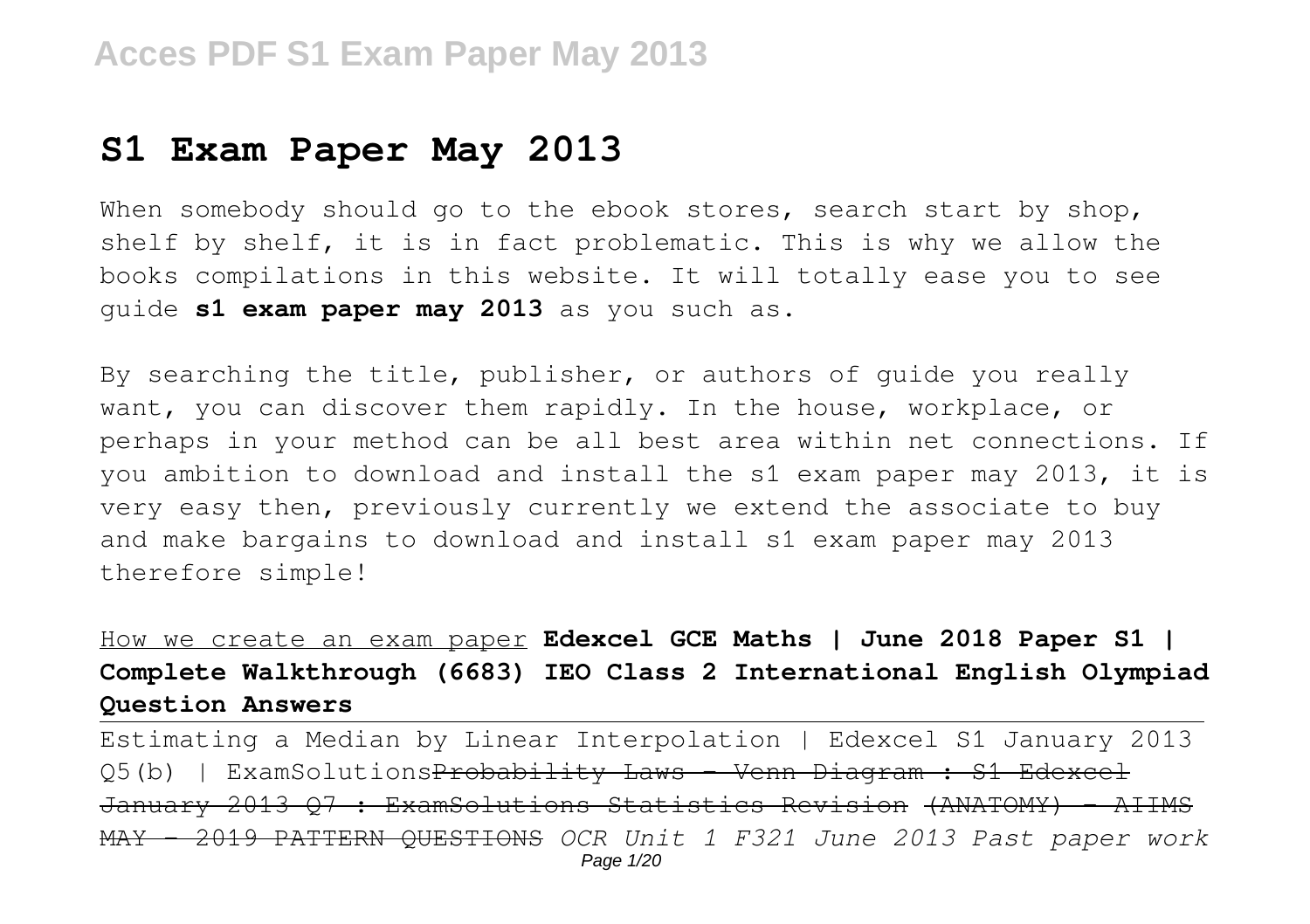*through* LAST 5 Years AIIMS Solved papers pdf *Histogram : S1 Edexcel January 2013 Q5(a) : ExamSolutions Statistics Revision* AIIMS PREVIOUS YEAR QUESTION PAPER(1997-2018) AND SOLUTION *Product Moment Coefficient : Statistics S1 Edexcel June 2013 Q1(b)(c) : ExamSolutions Maths Revision Solving JEE Main and Advanced Paper AIR 1 IIT JEE, 2013 The surprising beauty of mathematics | Jonathan Matte | TEDxGreensFarmsAcademy how to embarrass your math teacher Making a Paper-and-Pencil Test* University vs A-level Maths. What's Different? pt1 Dr. Daniel Read *Maths AS Level Core 1 Revision Video* How to Cover your Textbook Edexcel Core 1 May 2016 C1 A-Level Maths (Complete Paper) *Edexcel S1 Tutorial 20 The Normal Distribution* AIIMS previous years Question papers with solutions in 60 Min || Aiims 2020 || Study Tricks *GCSE Maths Edexcel June 2014 1H Higher Non-Calculator (complete paper) Learn High School ECONOMICS: Past Paper (May/June 2018) Paper 2* **Product Moment Correlation Coefficient : S1 Edexcel January 2013 Q1(a)(b) : ExamSolutions Maths Edexcel S1 Jan 2013 Question 4** Decision 1 Edexcel Maths A-Level January 2013 Q1 A-level Maths OCR June 2013 Core Mathematics 1 C1 (complete paper) Biology Paper 6 - Winter 2018 - IGCSE (CIE) Exam Practice A-level Maths OCR June 2013 Core Mathematics 2 (complete paper) Calculating Mean and Standard Deviation : Statistics S1 Edexcel June 2013 Q4(a) : ExamSolutions **S1 Exam Paper May 2013**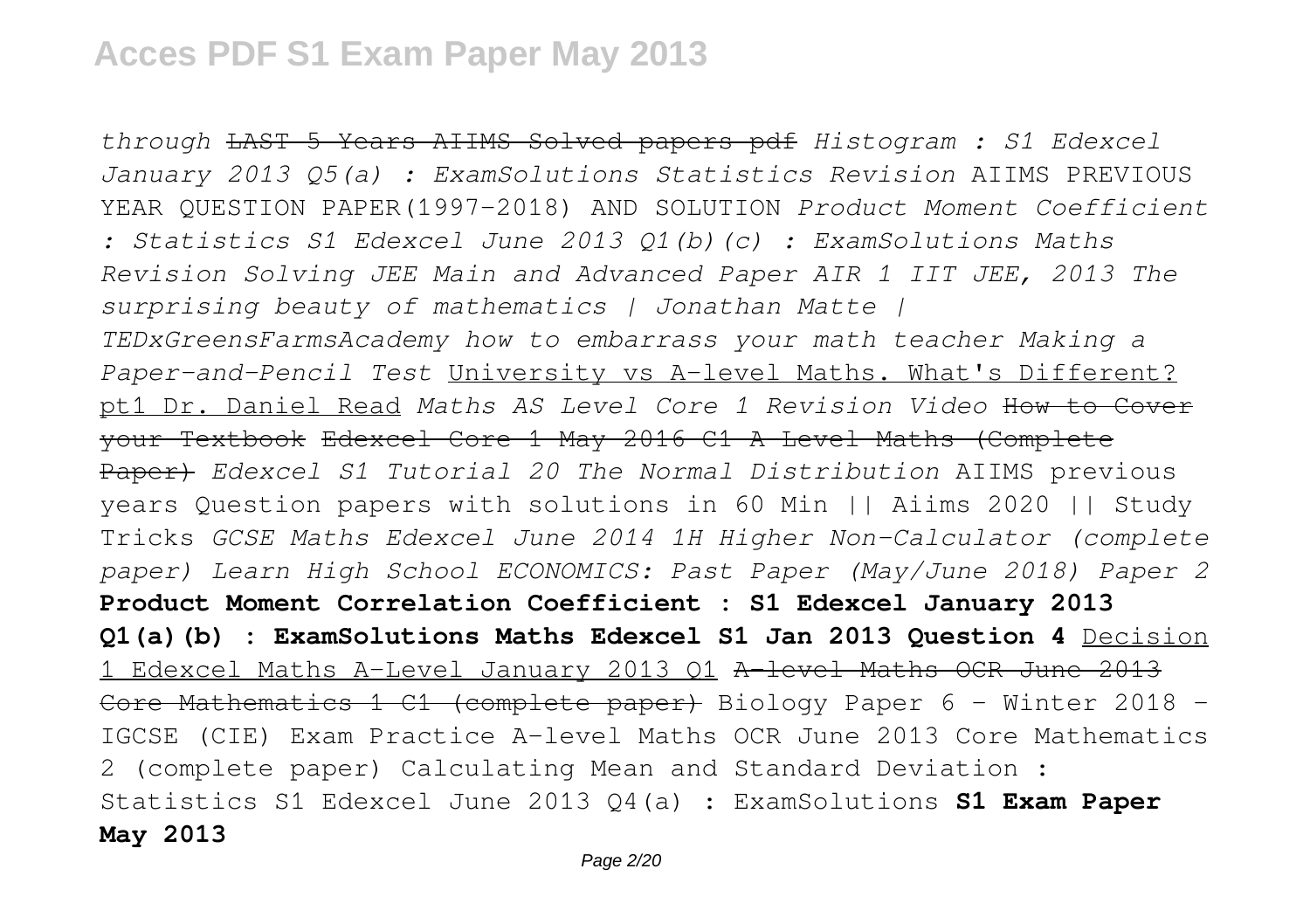Statistics S1 Advanced/Advanced Subsidiary Friday 17 May 2013 – Morning Time: 1 hour 30 minutes Materials required for examination Items included with question papers Mathematical Formulae (Pink) Nil Candidates may use any calculator allowed by the regulations of the Joint Council for Qualifications.

### **Paper Reference(s) Edexcel GCE**

Statistics S1 Advanced/Advanced Subsidiary Friday 17 May 2013 – Morning Time: 1 hour 30 minutes Materials required for examination Items included with question papers Mathematical Formulae (Pink) Nil Candidates may use any calculator allowed by the regulations of the Joint Council for Qualifications.

### **Paper Reference(s) Edexcel GCE**

with question papers Edexcel S1 May 2013 Q3 mark scheme. Examiners should also be prepared to award zero marks if the candidate's response is not worthy of credit according to the mark scheme. • Where some judgement is required, mark schemes will provide the principles by which marks will be awarded and exemplification may be limited. ...

## **S1 17th May 2013 Edexcel Reserve Paper**

Merely said, the s1 exam paper may 2013 is universally compatible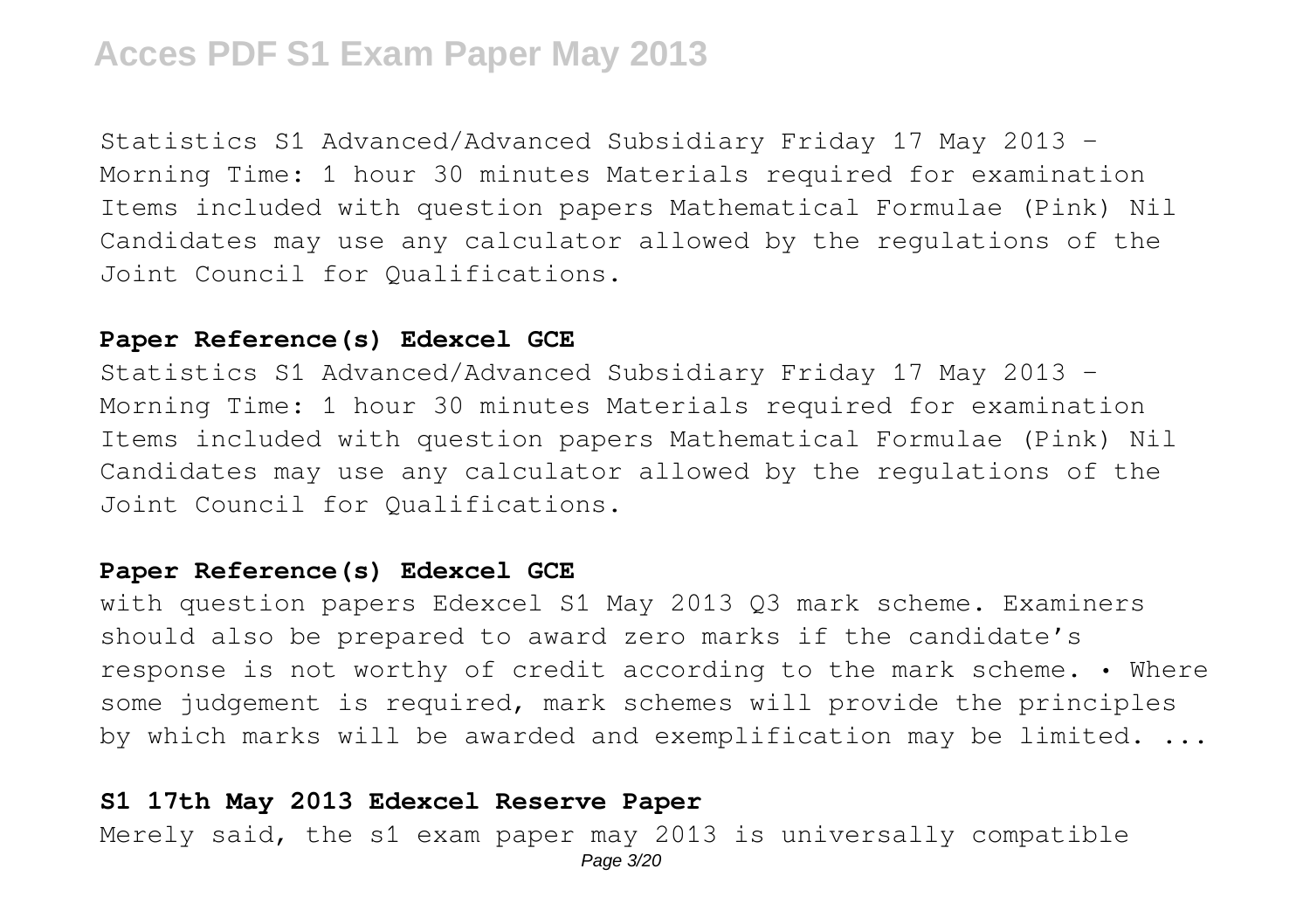taking into account any devices to read. At eReaderIQ all the free Kindle books are updated hourly, meaning you won't have to miss out on any of the limited-time offers. In fact, you can even get notified when new books from Amazon are added. S1 Exam Paper May 2013

#### **S1 Exam Paper May 2013 - download.truyenyy.com**

As this s1 exam paper may 2013, it ends up brute one of the favored ebook s1 exam paper may 2013 collections that we have. This is why you remain in the best website to look the incredible books to have. Get free eBooks for your eBook reader, PDA or iPOD from a collection of over 33,000 books with ManyBooks.

### **S1 Exam Paper May 2013 - svc.edu**

Acces PDF S1 Exam Paper May 2013 S1 Exam Paper May 2013 Right here, we have countless books s1 exam paper may 2013 and collections to check out. We additionally have enough money variant types and plus type of the books to browse. The agreeable book, fiction, history, novel, Page 1/30 S1 Exam Paper May 2013 - alexander.sdemidov.me

### **S1 Exam Paper May 2013 - orrisrestaurant.com**

S1 Exam Paper May 2013 Getting the books s1 exam paper may 2013 now is not type of challenging means. You could not forlorn going taking into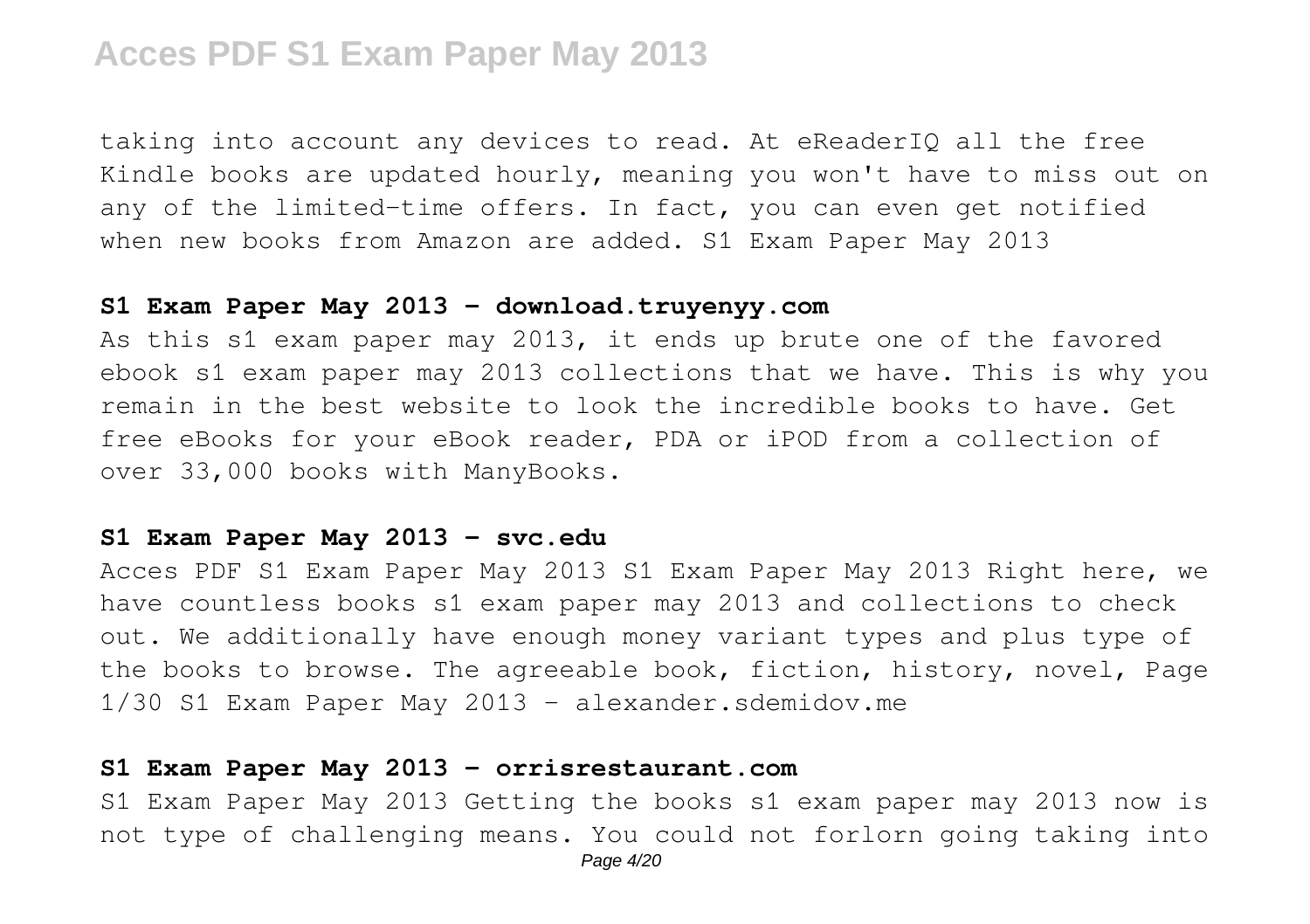account ebook accretion or library or borrowing from your associates to retrieve them. This is an definitely easy means to specifically acquire guide by on-line. This online notice s1 exam paper may 2013 ...

### **S1 Exam Paper May 2013 - igt.tilth.org**

Probability Laws - Venn Diagram : S1 Edexcel January 2013 Q7 : ExamSolutions Statistics Revision - youtube Video MichaelExamSolutionsKid 2017-02-02T08:19:29+00:00 About ExamSolutions

### **Edexcel – S1 January 2013 | ExamSolutions**

Median, IQR from Stem Leaf : Statistics S1 Edexcel June 2013 Q2(b) : ExamSolutions Maths Revision - youtube Video Part (c): Constructing a Box Plot with Outliers : Statistics S1 Edexcel June 2013 Q2(c) : ExamSolutions - youtube Video

### **Edexcel – S1 June 2013 | ExamSolutions**

Home IAL Past Papers Math S1 Year Papers 2001 Jan S1 (Question Paper) S1 (Mark Scheme) 2001 June S1 (Question Paper) S1 (Mark Scheme) 2002 Jan S1 (Question Paper) S1 (Mark Scheme) 2002 June S1 (Question Paper) S1 (Mark Scheme) 2002 Nov S1 (Question Paper) S1 (Mark Scheme) 2003 Jan ...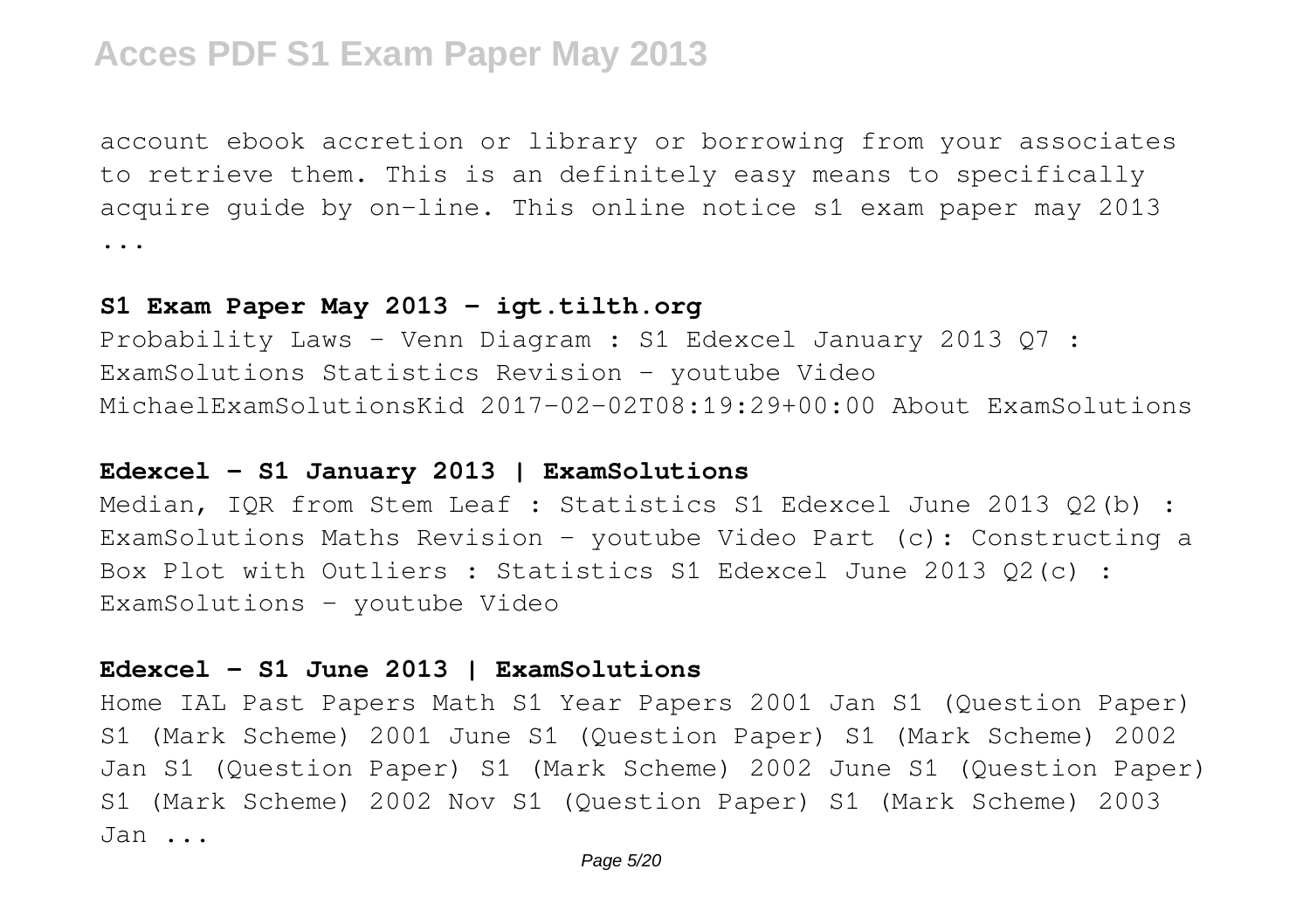### **Edexcel IAL S1 Past Papers - Shawon Notes**

©2007–2013 Edexcel Limited. Paper Reference(s) 6683/01 . Edexcel GCE . Statistics S1 . Silver Level S3 . Time: 1 hour 30 minutes . Materials required for examination. Items included with question papers Mathematical Formulae (Green) Nil . Candidates may use any calculator allowed by the regulations of the Joint

## **Statistics S1 Silver Level S3 Question Paper**

Popular books for Law and Public Services . Constitutional Law in Context D. Brand, C. Gevers. Introduction to Law and Legal Skills J. Barnard-Naude, L.J. Kotze. Labour law rules! Siber Ink. Politics A. Heywood. The Law of Contract in South Africa D. Hutchison, C. Pretorius. The Law of Succession in South Africa J. Jamneck, C. Rautenbach. View all for Law and Public Services

## **Aue2602 may&june 2013 exam paper - AUE2602 - Corporate ...**

Acces PDF S1 Exam Paper May 2013 S1 Exam Paper May 2013 Right here, we have countless books s1 exam paper may 2013 and collections to check out. We additionally have enough money variant types and plus type of the books to browse. The agreeable book, fiction, history, novel, Page 1/30 S1 Exam Paper May 2013 - alexander.sdemidov.me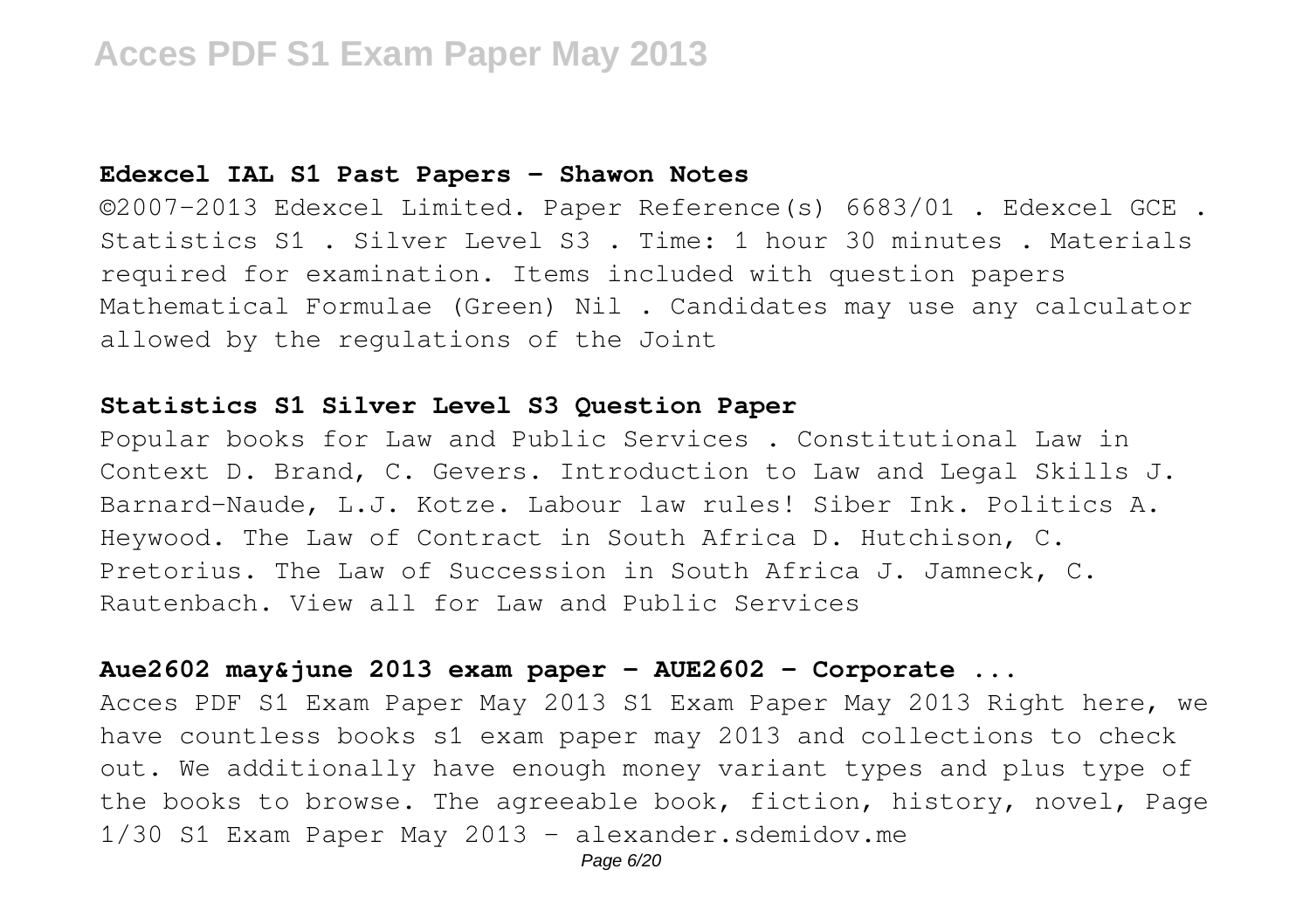## **S1 Exam Paper May 2013 - web.develop.notactivelylooking.com**

6663/01 Edexcel GCE Core Mathematics C1 Advanced Subsidiary C1 January 2010 Exam Paper Question Paper Answers Mark Scheme Solutions Official C1 May 2010 Exam Paper Question Paper Answers Mark Scheme Solutions Official C1 June 2010 Exam Paper Question Paper Answers Mark Scheme Solutions Official C1 January 2011 Exam Paper Question Paper Answers Mark Scheme Solutions Official C1 May 2011 Exam ...

### **A Level Maths Tutor in Harrow | A Level Maths Tutor in ...**

Ocr S1 May 2013 Paper - s2.kora.com Bookmark File PDF Ocr S1 May 2013 Paper Ocr S1 May 2013 Paper As recognized, adventure as capably as experience very nearly lesson, amusement, as skillfully as contract can be gotten by just checking out a books ocr s1 may 2013 paper after that it is not directly done, you could take even more going on for this

### **Xtremepapers S1 May 2013 - builder2.hpd-collaborative.org**

Computer Programming May 2017 MAIN Basics Of Civil Engineering 1. Basics Of Civil Engineering JAN 2017 Main Solved 2. Basics Of Civil Engineering Dec 2017 Main Solved 3. ... s2 ktu s2 physics notes ktu s2 chemistry notes pdf ktu s2 differential equation notes pdf ktu s1 s2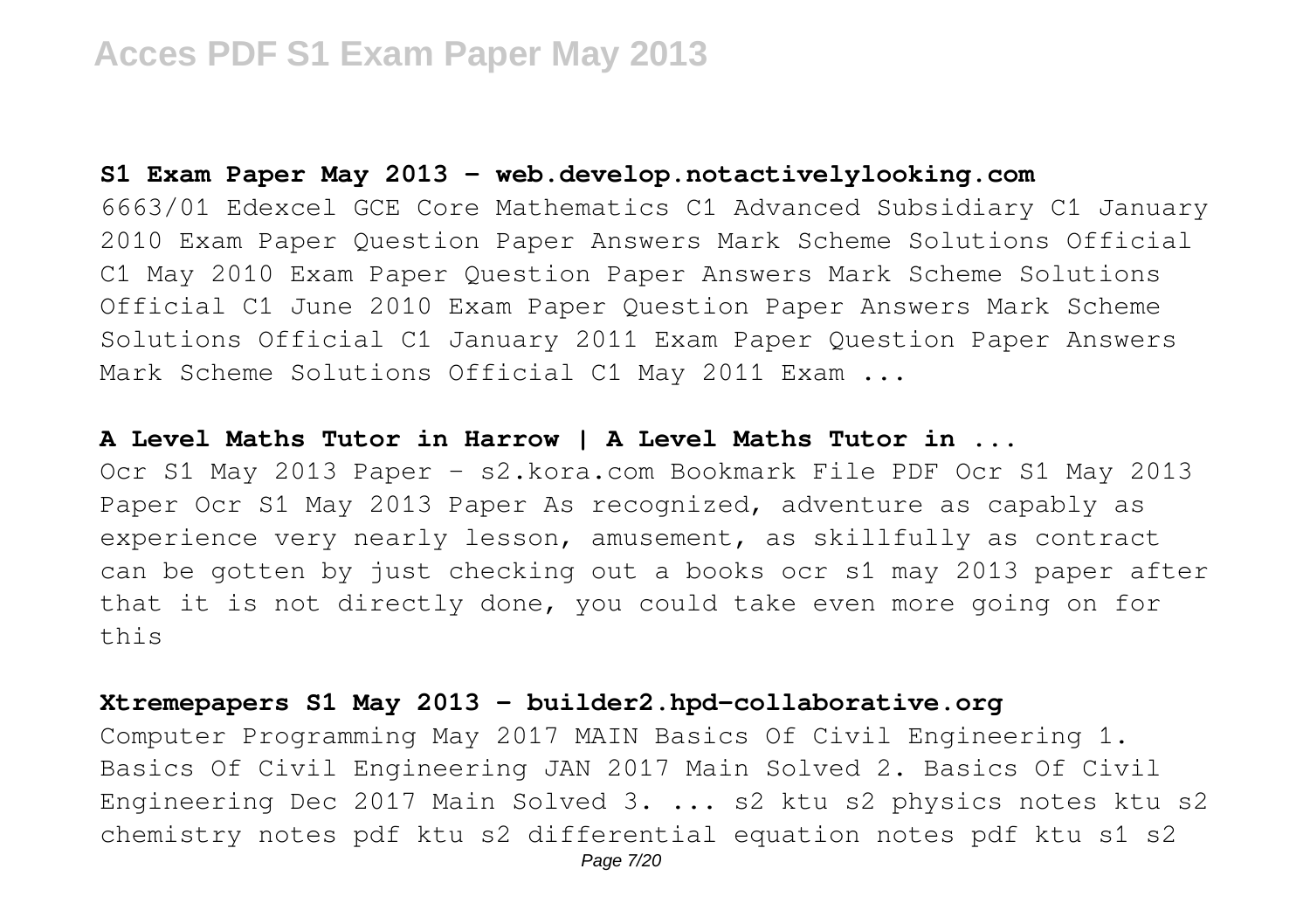notes ktu s2 solved question papers ktu s1 & s2 solved question papers ...

### **KTU First Year Solved Question Papers | KTU Solved ...**

A-Level Maths Edexcel Past Exam Papers - Module IAL S1 Year. Exam Paper. Mark Scheme. 2014 ...

### **A-Level Maths Edexcel Exam Papers IAL S1 | MathsPi**

Get Free Neet Exam Paper 5 May 2013. inspiring the brain to think better and faster can be undergone by some ways. Experiencing, listening to the supplementary experience, adventuring, studying, training, and more practical happenings may support you to improve.

### **Neet Exam Paper 5 May 2013**

gcse exam paper may 20th 2013 defkev de. mark scheme results march 2013 mr armstrong maths. b1 gcse exam paper may 20th 2013 dipweb de. edexcel physics unit 1 may 20th 2013 the student room. aqa gcse biology past papers revision science. b1 gcse exam paper may 20th 2013 babyloncafeatl com. b1 gcse exam paper may 20th 2013 totalpeople solutions.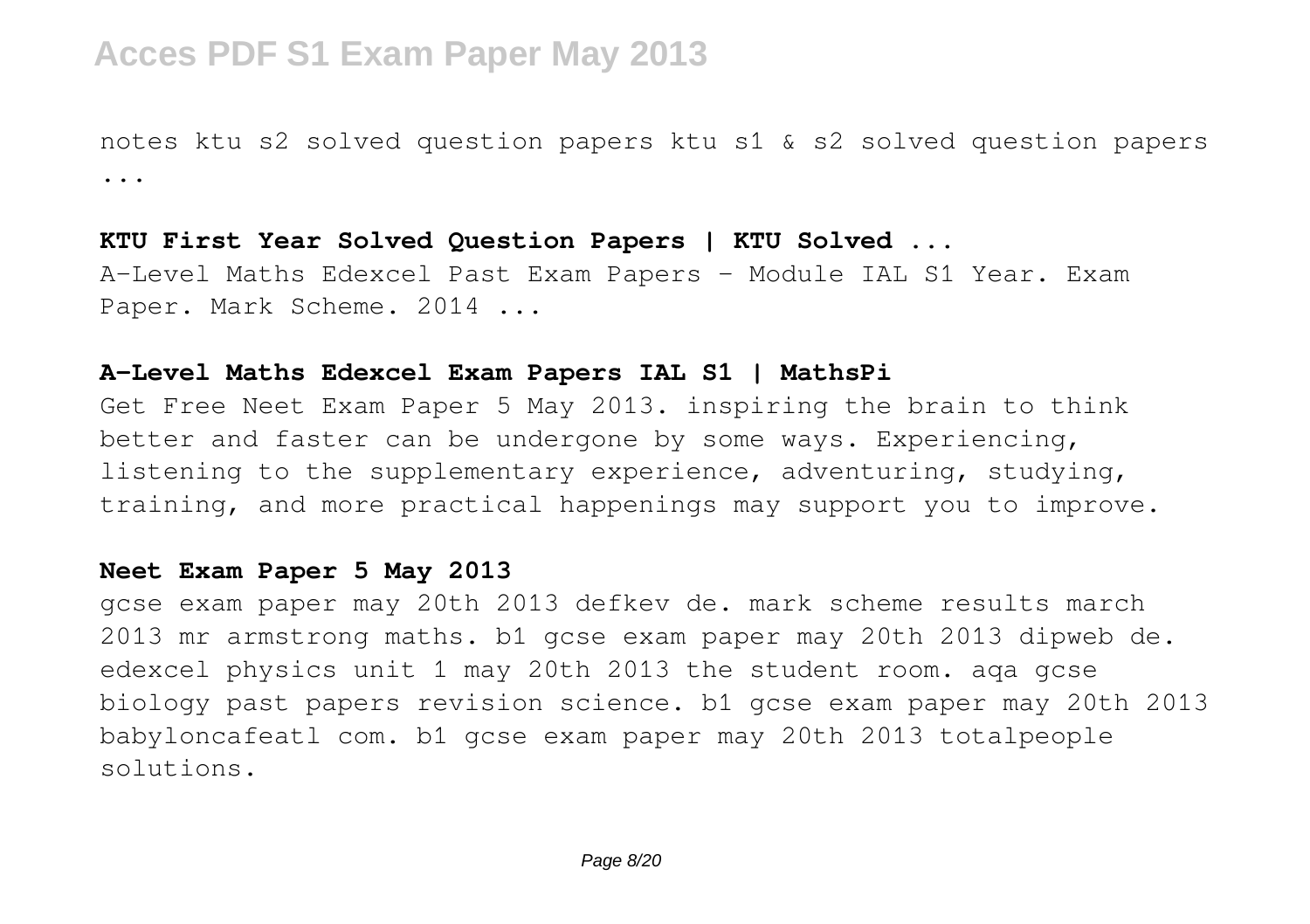Intermediate First Year Physics Test papers Issued by Board of Intermediate Education w.e.f 2013-2014.

2013 International Conference on Electrical, Control and Automation Engineering(ECAE2013) aims to provide a forum for accessing to the most up-to-date and authoritative knowledge from both Electrical, Control and Automation Engineering. ECAE2013 features unique mixed topics of Electrical Engineering, Automation, Control Engineering and so on. The goal of this conference is to bring researchers, engineers, and students to the areas of Electrical, Control and Automation Engineering to share experiences and original research contributions on those topics. Researchers and practitioners are invited to submit their contributions to ECAE2013

Intermediate second Year CHEMISTRY Test papers Issued by Board of Intermediate Education w.e.f 2013-2014.

Proceedings of the 14th FRAP Finance, Risk and Accounting Perspectives conference taking place in Cambridge UK.

Jules Verne (1828-1905), author of Around the World in Eighty Days (1873) and Journey to the Center of the Earth (1864), wrote in 1875 "I Page  $9/20$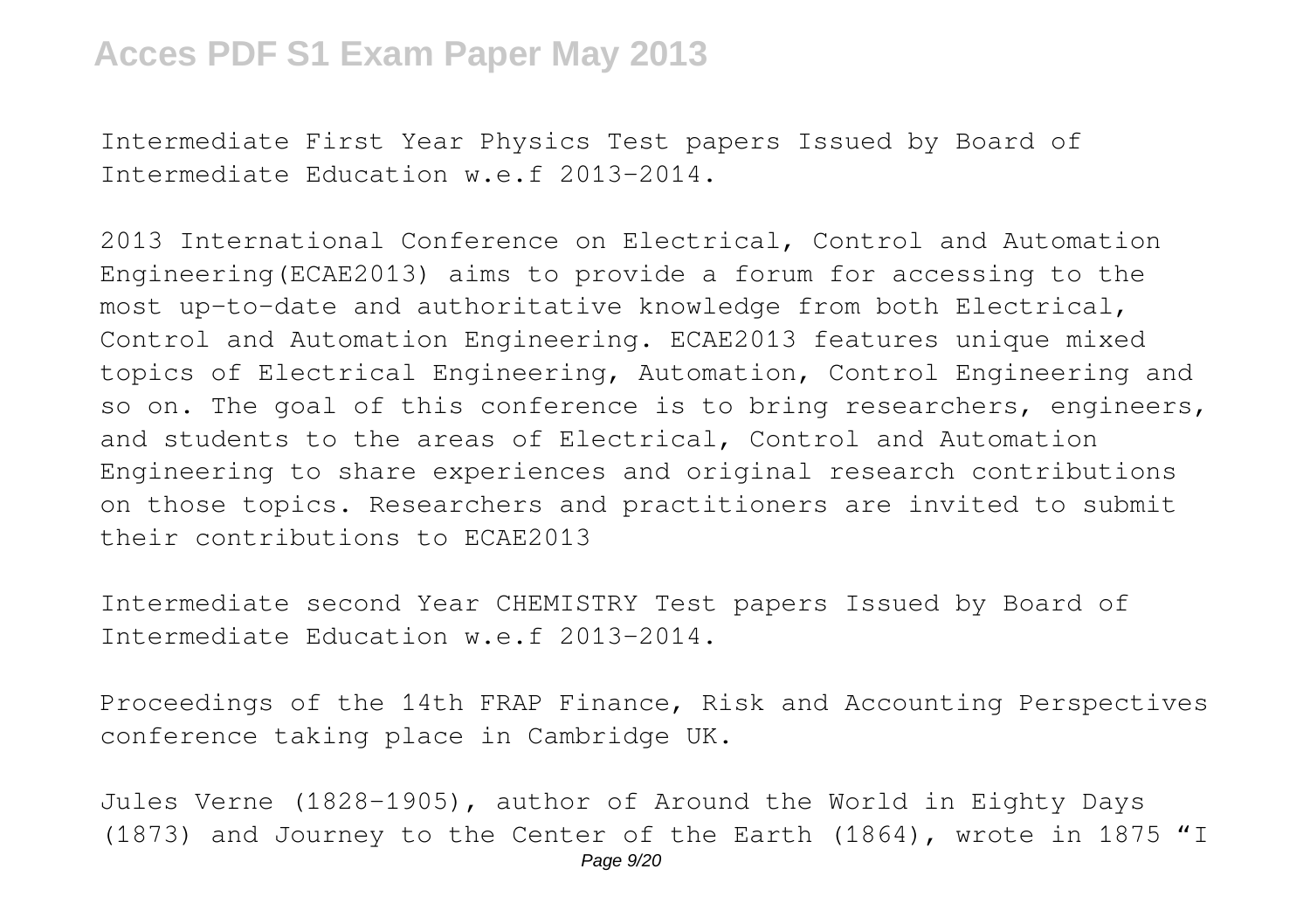believe that water will one day be used as a fuel, because the hydrogen and oxygen which constitute it, used separately or together, will furnish an inexhaustible source of heat and light. I therefore believe that, when coal (oil) deposits are oxidised, we will heat ourselves by means of water. Water is the fuel of the future" Solar energy is the only renewable energy source that has sufficient capacity for the global energy need; it is the only one that can address the issues of energy crisis and global climate change. A vast amount of solar energy is harvested and stored via photosynthesis in plants, algae, and cyanobacteria since over 3 billion years. Today, it is estimated that photosynthesis produces more than 100 billion tons of dry biomass annually, which would be equivalent to a hundred times the weight of the total human population on our planet at the present time, and equal to a global energy storage rate of about 100 TW. The solar power is the most abundant source of renewable energy, and oxygenic photosynthesis uses this energy to power the planet using the amazing reaction of water splitting. During water splitting, driven ultimately by sunlight, oxygen is released into the atmosphere, and this, along with food production by photosynthesis, supports life on our earth. The other product of water oxidation is "hydrogen" (proton and electron). This 'hydrogen' is not normally released into the atmosphere as hydrogen gas but combined with carbon dioxide to make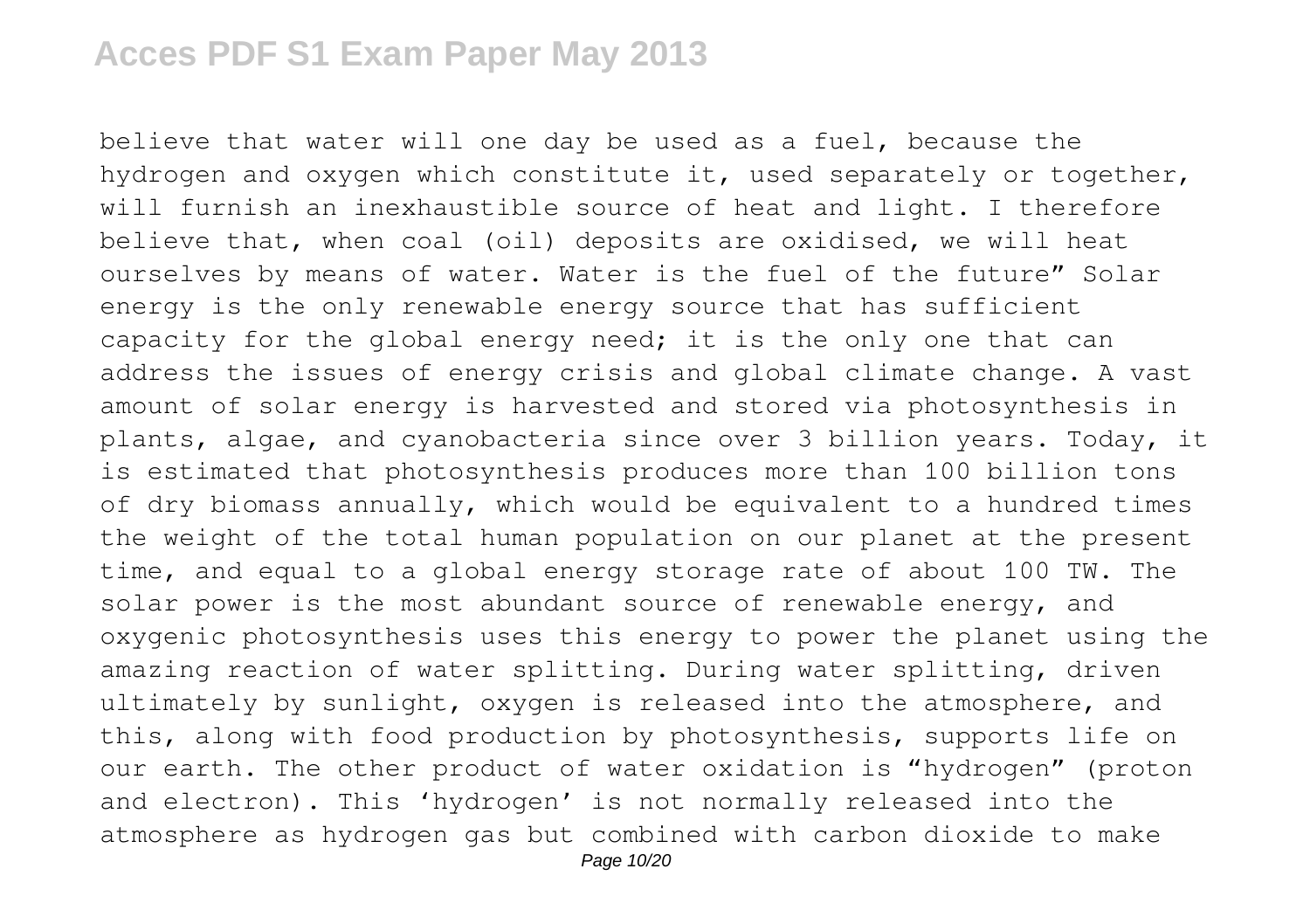high energy containing organic molecules. When we burn fuels we combine these organic molecules with oxygen. The design of new solar energy systems must adhere to the same principle as that of natural photosynthesis. For us to manipulate it to our benefit, it is imperative that we completely understand the basic processes of natural photosynthesis, and chemical conversion, such as light harvesting, excitation energy transfer, electron transfer, ion transport, and carbon fixation. Equally important, we must exploit application of this knowledge to the development of fully synthetic and/or hybrid devices. Understanding of photosynthetic reactions is not only a satisfying intellectual pursuit, but it is important for improving agricultural yields and for developing new solar technologies. Today, we have considerable knowledge of the working of photosynthesis and its photosystems, including the water oxidation reaction. Recent advances towards the understanding of the structure and the mechanism of the natural photosynthetic systems are being made at the molecular level. To mimic natural photosynthesis, inorganic chemists, organic chemists, electrochemists, material scientists, biochemists, biophysicists, and plant biologists must work together and only then significant progress in harnessing energy via "artificial photosynthesis" will be possible. This Research Topic provides recent advances of our understanding of photosynthesis, gives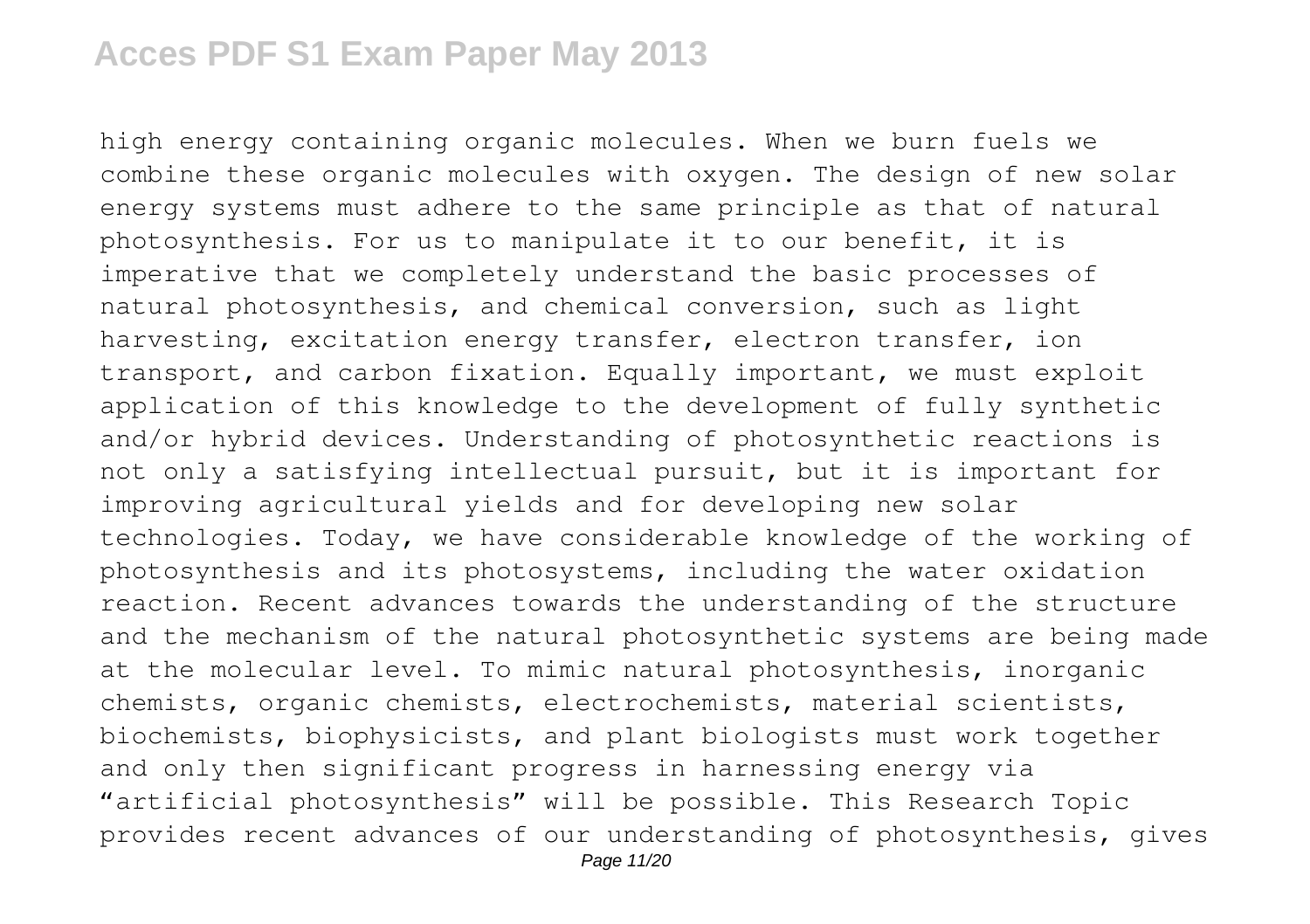to our readers recent information on photosynthesis research, and summarizes the characteristics of the natural system from the standpoint of what we could learn from it to produce an efficient artificial system, i.e., from the natural to the artificial. This topic is intended to include exciting breakthroughs, possible limitations, and open questions in the frontiers in photosynthesis research.

Food security and climate change mitigation are crucial missions for the agricultural sector and for global work on sustainable development. Concurrently, agricultural production is directly dependent on climatic conditions, making climate change adaptation strategies essential for the agricultural sector. There is consequently a need for researchers, planners, and practitioners to better understand how, why, and to what extent agriculture is vulnerable to climate change. Such analyses involve challenges in relation to the complex social– ecological character of the agricultural system and to the multiple conceptualizations and approaches used in analysing vulnerability. The aim of this thesis is to identify how vulnerability assessments can be used to represent climate-related vulnerability in Nordic agriculture, in order to advance the methodological development of indicator-based and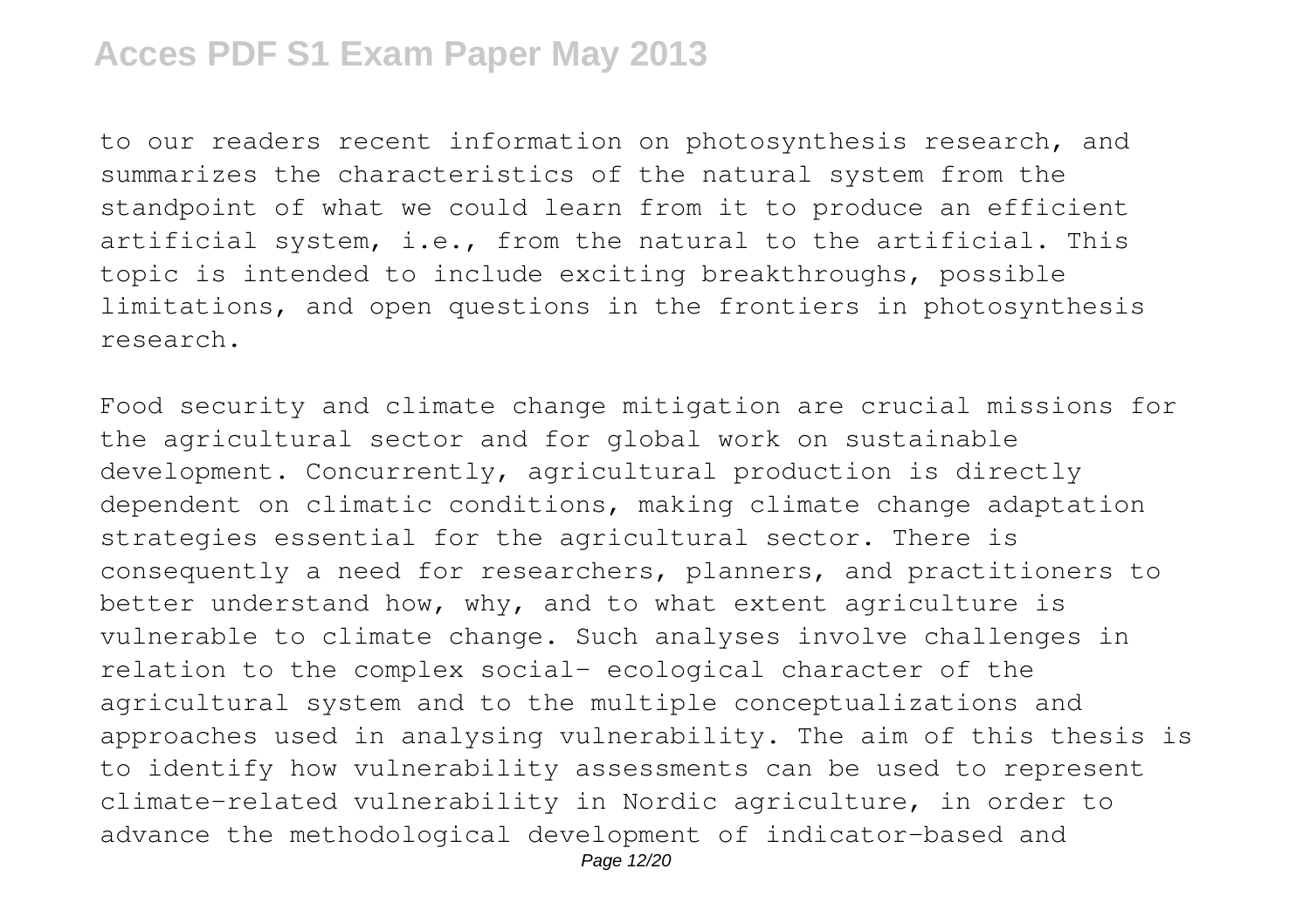geographic visualization methods. The following research questions are addressed: (i) How can agricultural vulnerability to climate change and variability in the Nordic countries be characterized? (ii) How do selections, definitions, and emphases of indicators influence how vulnerability is assessed? (iii) How do estimates of vulnerability vary depending on the methods used in assessments? (iv) How can geographic visualization be applied in integrated vulnerability assessments? This thesis analyses and applies various vulnerability assessment approaches in the context of Nordic agriculture. This thesis demonstrates that various methods for composing vulnerability indices result in significantly different outcomes, despite using the same set of indicators. A conceptual framework for geographic visualization approaches to vulnerability assessments was developed for the purpose of creating transparent and interactive assessments regarding the indicating variables, methods and assumptions applied, i.e., opening up the 'black box' of composite indices. This framework served as the foundation for developing the AgroExplore geographic visualization tool. The tool enables the user to interactively select, categorize, and weight indicators as well as to explore the data and the spatial patterns of the indicators and indices. AgroExplore was used in focus group settings with experts in the Swedish agricultural sector. The visualization-supported dialogue results confirm the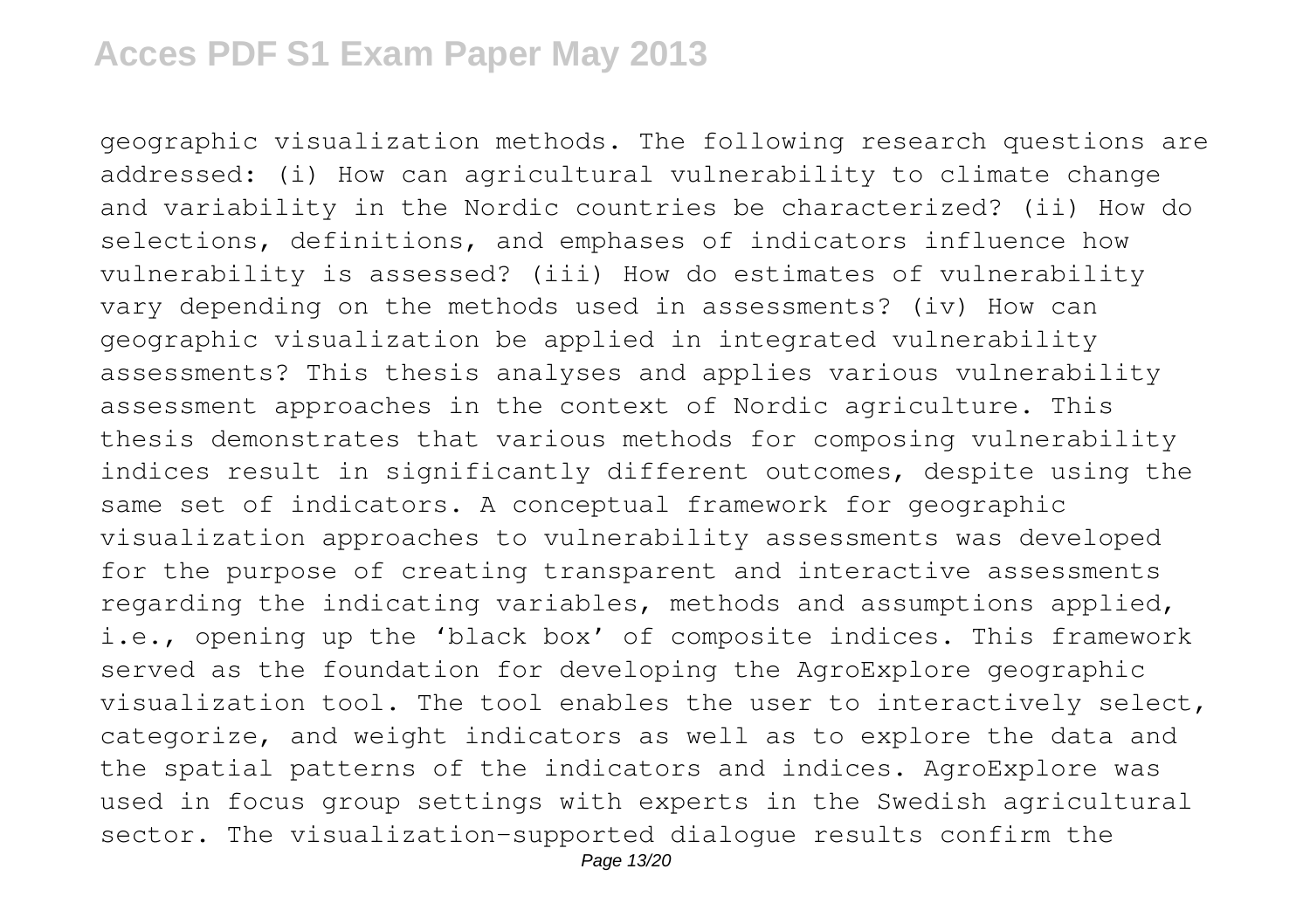difficulty of selecting and constructing indicators, including different perceptions of what indicators actually indicate, the assumption of linear relationships between the indicators and vulnerability, and, consequently, that the direction of the relationship is predefined for each indicator. This thesis further points at the inherent complexity of agricultural challenges and opportunities in the context of climate change as such. It is specifically emphasized that agricultural adaptation policies and measures involve trade-offs between various environmental and socio–economic objectives, and that their implementation could furthermore entail unintended consequences, i.e., potential maladaptive outcomes. Nevertheless, it proved difficult to validate indicators due to, e.g. matters of scale and data availability. While heavy precipitation and other extreme weather events are perceived as the most relevant drivers of climate vulnerability by the agricultural experts participating in this study, statistical analyses of historical data identified few significant relationships between crop yield losses and heavy precipitation. In conclusion, this thesis contributes to the method development of composite indices and indicator-based vulnerability assessment. A key conclusion is that assessments are method dependent and that indicator selection is related to aspects such as the system's spatial scale and location as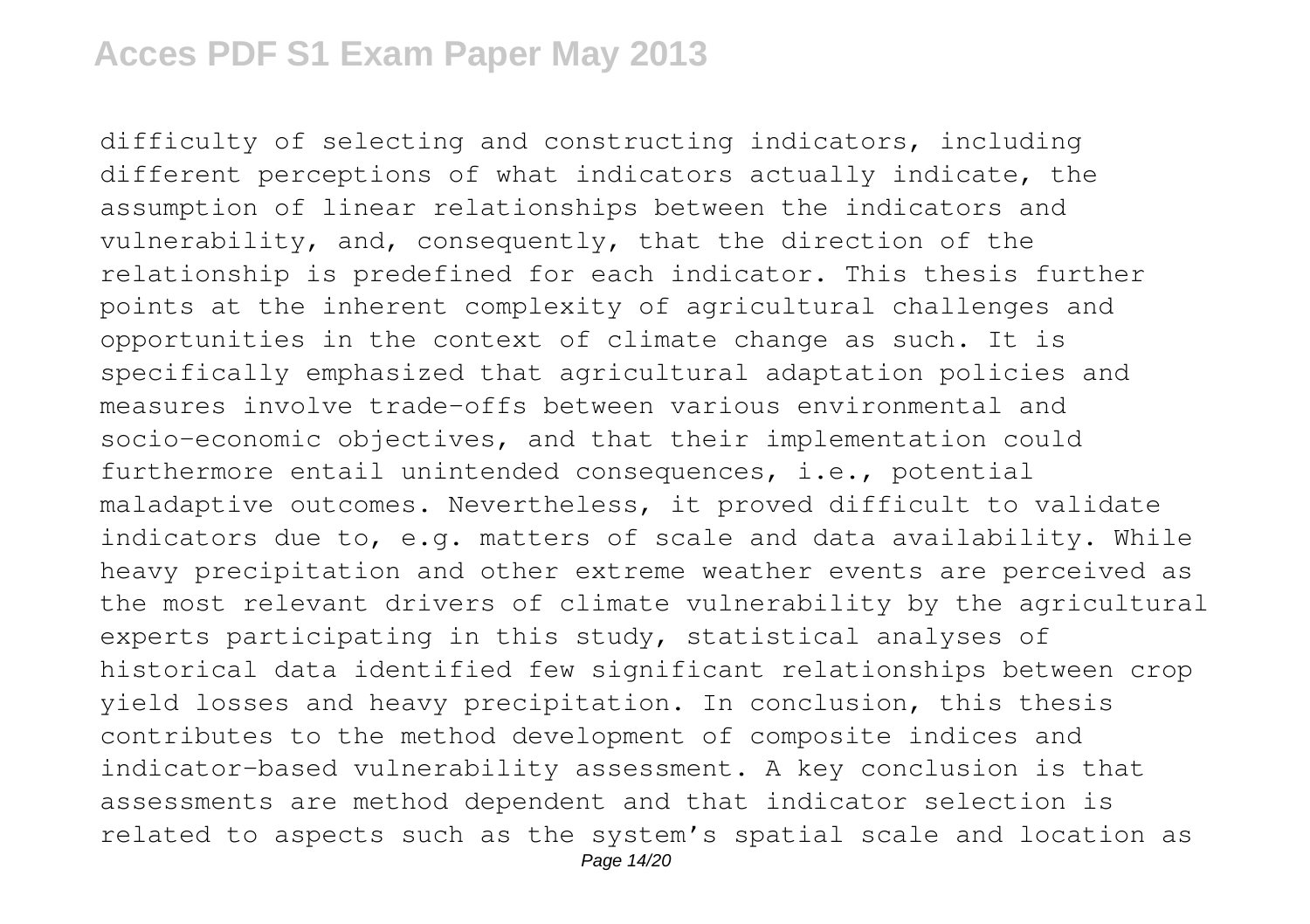well as to indicator thresholds and defined relationships with vulnerability, recognizing the contextual dependency of agricultural vulnerability. Consequently, given the practicality of indicator-based methods, I stress with this thesis that future vulnerability studies must take into account and be transparent about the principles and limitations of indicator-based assessment methods in order to ensure their usefulness, validity, and relevance for guiding adaptation strategies. För jordbrukssektorn och global hållbar utveckling i stort är matsäkerhet och mitigering av klimatförändringar viktiga angelägenheter. Samtidigt är jordbruksproduktionen ofta direkt beroende av klimatförhållanden, vilket gör klimatanpassningsstrategier mycket centrala för sektorn. Forskare, planerare och aktörer behöver förstå hur, varför och i vilken omfattning jordbruket är sårbart inför klimatförändringar. Sådana analyser inbegriper även de utmaningar som skapas genom jordbrukets komplexa socio-ekologiska karaktär, och de många utgångspunkter och tillvägagångssätt som används för att bedöma sårbarhet. Syftet med denna avhandling är att identifiera hur sårbarhetsbedömningar kan representera klimatrelaterad sårbarhet i nordiskt jordbruk, och i och med detta har avhandlingen som avsikt att utveckla metodologin för indikatorbaserade- och geografiska visualiseringsmetoder. Följande forskningsfrågor avhandlas: (i) Hur kan det nordiska jordbrukets sårbarhet inför klimatvariation och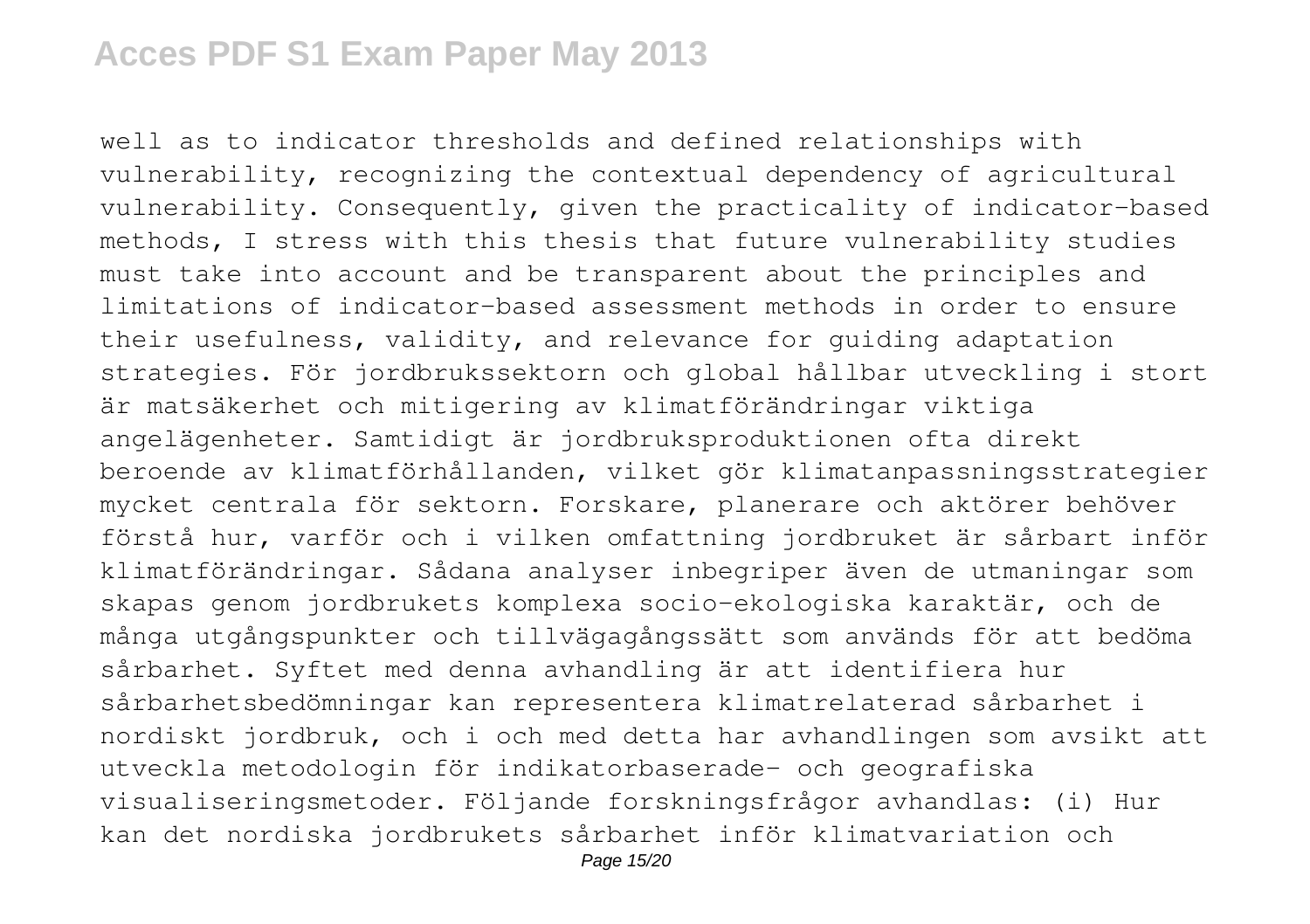förändringar karaktäriseras? (ii) Hur påverkar urval, definitioner och betoningar av indikatorer bedömningar av sårbarhet? (iii) Hur varierar uppskattningar med bedömningsmetod? (iv) Hur kan geografisk visualisering användas i integrerade såbarhetsbedömningar? För att svara på dessa frågor analyseras och tillämpas olika tillvägagångssätt att bedöma sårbarhet inom nordiskt jordbruk. Avhandlingen visar att olika metoder för sårbarhetskompositindex resulterar i signifikanta skillnader mellan index, trots att samma indikatorer och data används. Ett konceptuellt ramverk för sårberhetsbedömningar där geografisk visualisering används, har utvecklats för att möjliggöra transparens avseende till exempel. vilka variabler, metoder och antaganden som används i kompositindex. Detta ramverk har följaktligen legat till grund för att utveckla ett geografiskt visualiseringsverktyg – AgroExplore. Verktyget möjliggör interaktivitet där användaren kan välja, kategorisera och vikta indikatorer, och dessutom utforska data och spatiala mönster av indikatorer och kompositindex. AgroExplore användes i denna avhandling för att stödja fokusgruppdialoger med experter inom den svenska jordbrukssektorn. Resultaten från dessa workshops bekräftar svårigheten med att välja och skapa indikatorer. Dessa svårigheter innefattar olika uppfattningar om vad indikatorer representerar, antagandet om linjära samband mellan indikatorerna och sårbarhet, och följaktligen att sambandens riktning är fördefinierade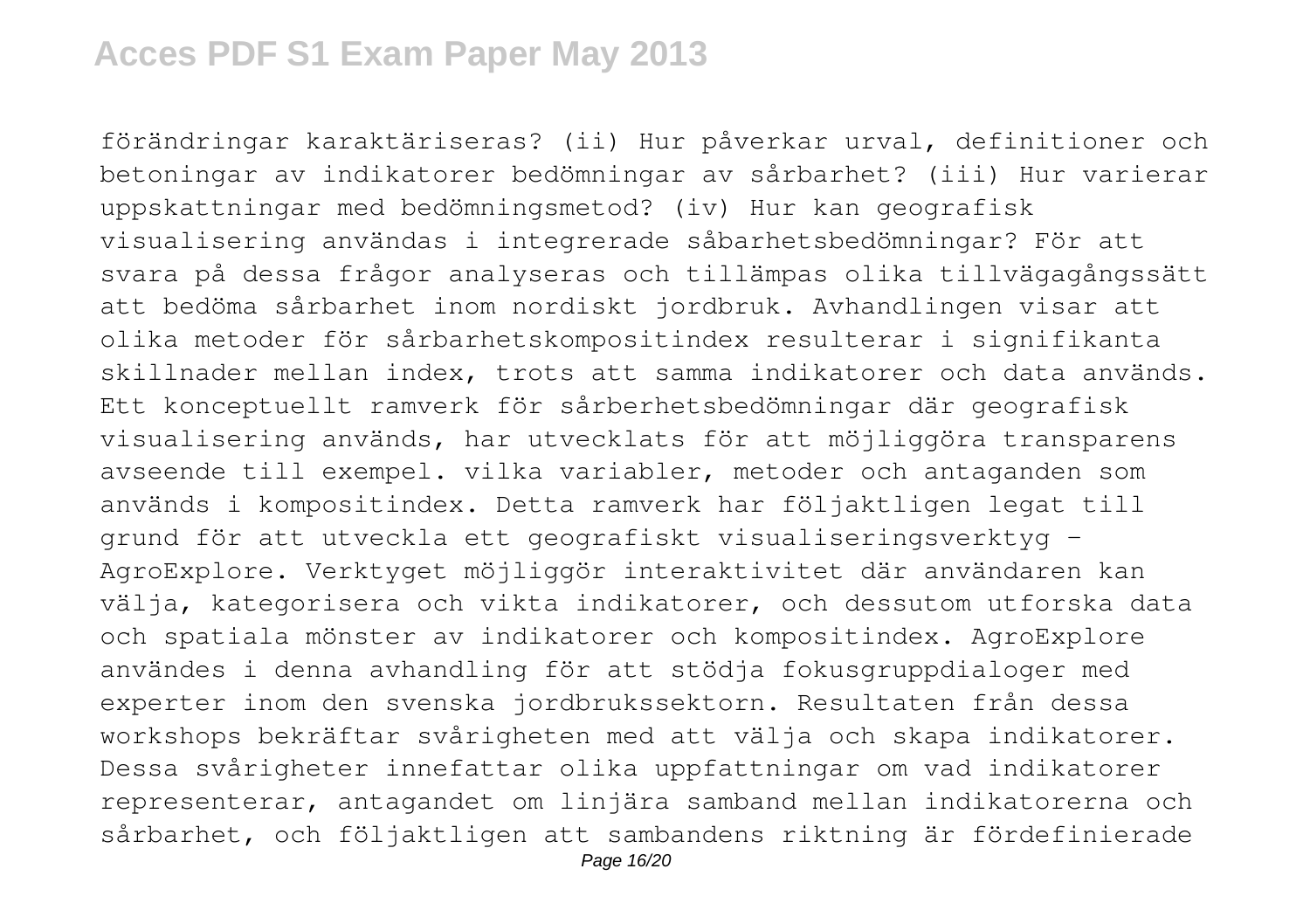för respektive indikator. Utöver de konceptuella och metodologiska utmaningarna med sårbarhetsbedömningar visar avhandlingen på komplexa svårigheter och möjligheter för jordbruket vid klimatförändringar. Särskilt framhålls att klimatanpassningspolitik och åtgärder inom jordbruket medför konflikter och avvägningar mellan olika miljö- och socio-ekonomiska mål. Implementering av sådana anpassningsåtgärder kan vidare innebära oönskade konsekvenser, så kallad missanpassning. Trots ökad kunskap gällande nordiska jordbrukets sårbarhet inför klimatförändringar har det visats sig vara svårt att statistiskt validera indikatorer på grund av, exempelvis, skalproblematik och datatillgänglighet. Samtidigt som experterna ansåg att kraftig nederbörd och andra extrema väderhändelser är de mest relevanta drivkrafterna till klimatsårbarhet visar den statistiska analysen av historiska data på få signifikanta samband mellan förlorad skördeavkastning och kraftig nederbörd. Denna avhandling bidrar till metodutveckling av kompositindex och indikatorbaserade metoder för sårbarhetsbedömningar. En viktig slutsats är att bedömningar är metodberoende och att valet av indikatorer är relaterat till aspekter såsom systemets utbredning och den spatiala skalan av bedömningen. Även indikatorernas tröskelvärden och hur deras relation till sårbarhet är definierade anses vara viktiga faktorer som påverkar hur indikatorer representerar sårbarhet, vilket visar på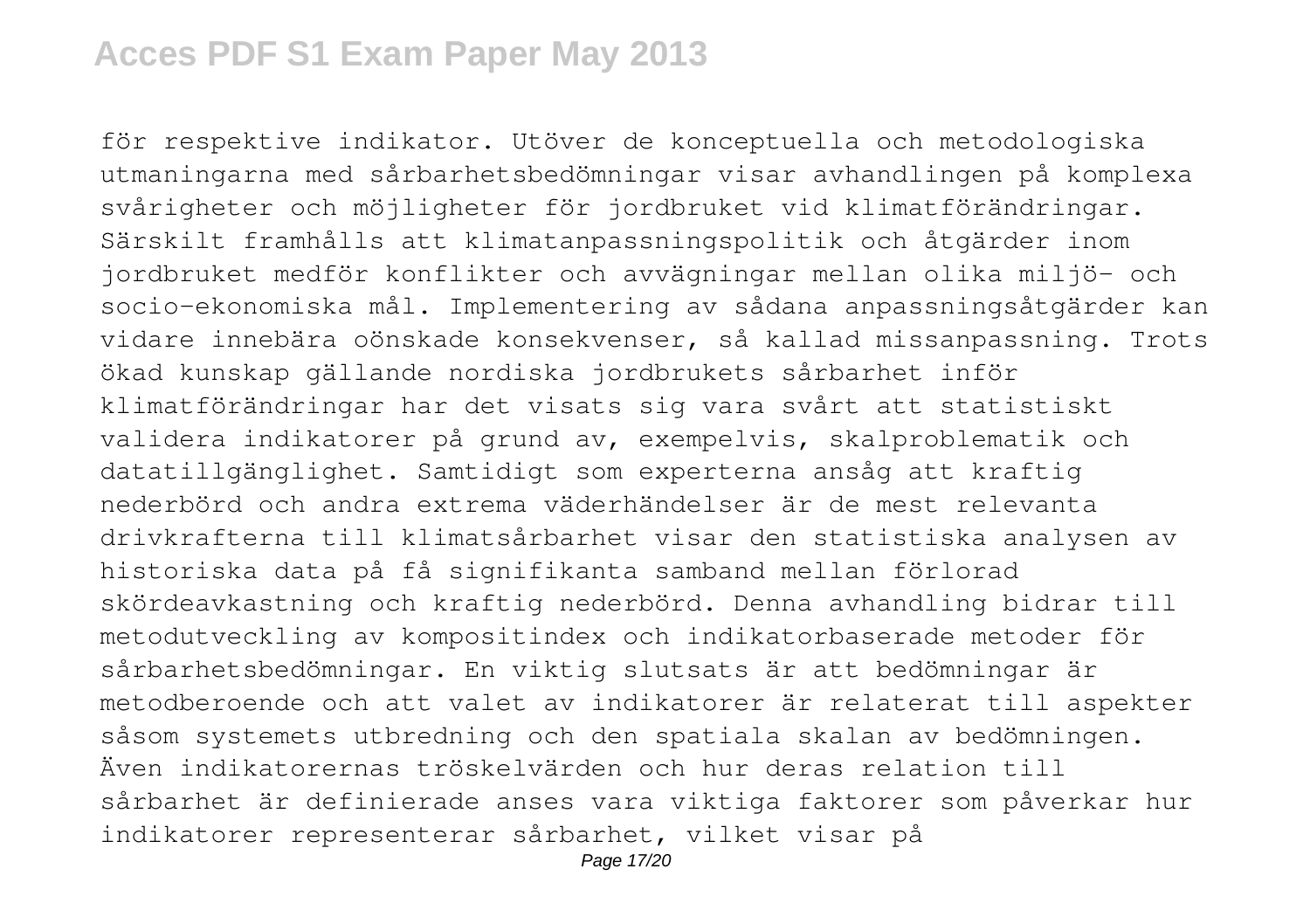sårbarhetsbedömningars kontextuella beroende. I och med de rådande bristerna hos indikatorbaserade metoder, som bland annat har identifierats i denna avhandling, vill jag framhålla vikten av att sårbarhetsbedömningar bör vara transparanta gällande den tillämpade metodens principer, antaganden och begräsningar. Detta för att säkerställa användbarhet, giltighet och relevans, om metoden och bedömningen ska ligga till grund för anpassningsstrategier hos såväl politiker, planerare och lantbrukare.

This book is a printed edition of the Special Issue "Forest Pathology and Plant Health" that was published in Forests

This book constitutes the refereed proceedings of the 32nd International Conference on Conceptual Modeling, ER 2013, held in Hong Kong, China, in November 2013. The 23 full and 17 short papers presented were carefully reviewed and selected from 148 abstracts and 126 full papers submissions. The papers are organized in topical sections on modeling and reasoning, fundamentals of conceptual modeling, business process modeling, network modeling, data semantics, security and optimization, ontology-based modeling, searching and mining, conceptual modeling and applications, demonstration papers.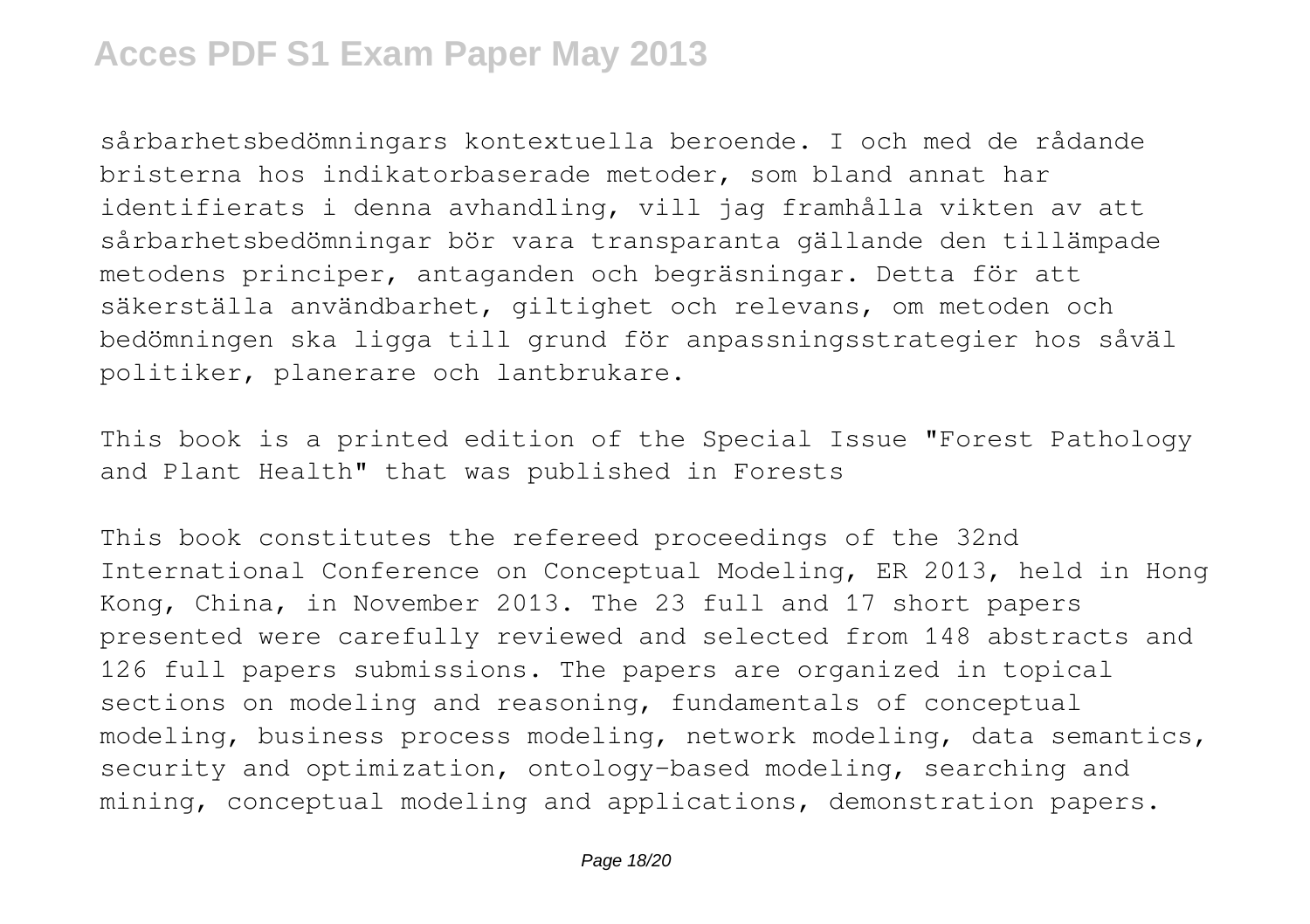This book analyses the quality of statistics such as geographic area, census population and sample survey statistics in a developing country. Using field interviews, archival sources, and secondary data covering the last seven decades, it explores the shifting relations between various kinds of statistics over their lifecycles and charts their cradle-to-grave political career. It uncovers a mutually constitutive relationship between data, development, and democracy and offers an exciting account of how government statistics are social artefacts dynamically shaped by political and economic factors. The book also quantifies the impact of data quality on the statistics of interest to policy makers such as household consumption expenditure and federal transfers. Numbers in India's Periphery makes a major contribution to the growing literature on the political economy of statistics in developing countries through a novel analysis of the shifting determinants of the nature of data in North East India.

This paper provides a comprehensive analysis of the degree of comovement among the nominal price returns of 11 major energy, agricultural, and food commodities using monthly data between 1970 and 2013. The authors study the extent and the time evolution of unconditional and conditional correlations using a uniform-spacings testing approach, a multivariate dynamic conditional correlation model